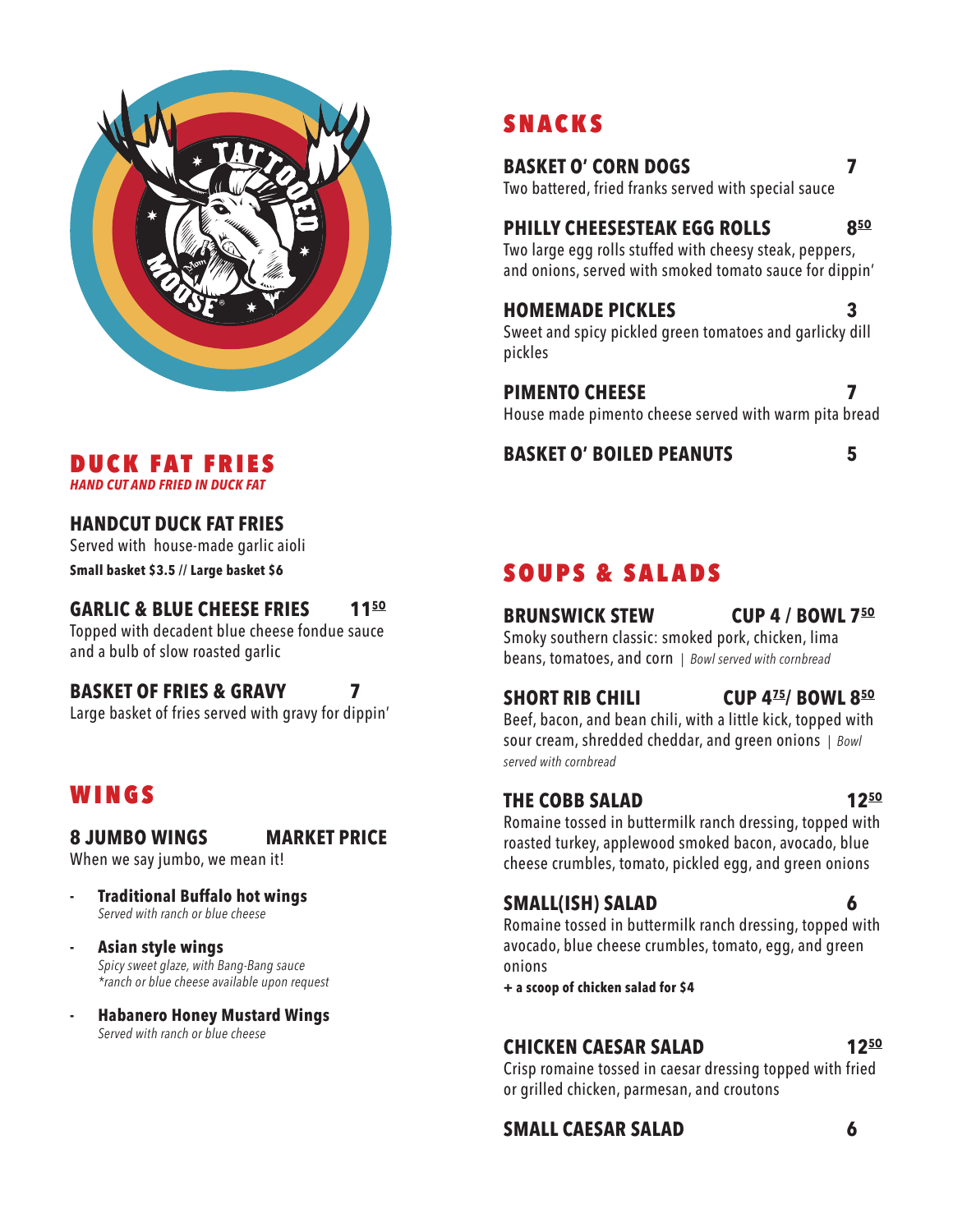## SPECIALTY SANDWICHES

*SERVED WITH HOUSE-MADE PICKLES AND CAJUN PORK RINDS*

## **MIKE'S FAMOUS** DUCK CLUB **16<sup>75</sup>**

Triple decker of duck confit, applewood smoked bacon, and hickory smoked cheddar, topped with garlic aioli, lettuce, tomato, and red onion, on sweet Hawaiian bread

## **LUCKY #1 SUB 13<sup>75</sup>**

Chinese BBQ pork belly, house-made kimchi, mayo, fresh veggies and serrano peppers, dressed with rice wine vinaigrette, with cilantro & green onions

### **LOWCOUNTRY CUBAN 1250**

Smoked pork, ham, Swiss cheese, sweet and spicy pickled green tomatoes, and spicy brown mustard on a pressed, buttered roll, served with Mojo sauce for dippin' *SORRY NO CHANGES*

### **TATTOOED MOOSE BURGER 125O**

Two 4 ounce house-made patties topped with lettuce, tomato, onion, pickles, garlic aioli, special sauce, and your choice of cheese, on a toasted kaiser roll

**American / Swiss / Smoked cheddar / Blue cheese / Havarti / Pimento // + Bacon \$2 // + Pork Belly \$3 | sub veggie burger, no charge**

### **BRUNCH BURGER\* 1275**

One premium patty, ham, bacon, hash browns, apple butter and sunny side egg with three slices of American | **sub veggie burger, no charge**

### **SMOKED CHICKEN SALAD BLT 1175**

Smoked chicken salad, applewood smoked bacon, romaine, red tomatoes, red onion and pickled green tomatoes on toasted wheat

### **MOROCCAN GYRO 125O**

Gyro meat topped with tzatziki yogurt sauce, za'atar spice, cucumber, tomatoes, and romaine lettuce on a toasted pita | **sub veggie burger, no charge**

### **SUPER MELTY GRILLED CHEESE 8**

Sourdough loaded with five slices of American cheese **+ Tomato \$1 // + Bacon \$2 // + Pork Belly \$3**

### **SOUTHERN FRIED CHICKEN SANDWICH 1250**

Pimento cheese, pickled green tomatoes and mayo | **sub veggie burger, no charge**

### **THE THANKSGIVING SAMMY 1175**

Herb roasted turkey breast, cornbread stuffing, cranberry sauce, mayo, and crispy fried onions on toasted wheat, served with gravy for dippin'

### **PORKSTRAMI REUBEN 1150**

House made porkstrami on rye, with sauerkraut, Swiss cheese and 1,000 island dressing

## SIDES & EXTRAS

*.50 DISCOUNT WHEN SUBSTITUTED FOR PORK RINDS*

| <b>DUCK FAT FRIES</b>                                                                                                   | <u>350</u>                  |
|-------------------------------------------------------------------------------------------------------------------------|-----------------------------|
| <b>BRUNSWICK STEW</b>                                                                                                   | 4                           |
| <b>SHORT RIB CHILI</b>                                                                                                  | 4 <sup>75</sup>             |
| <b>SMALL SALAD</b>                                                                                                      | 6                           |
| <b>SMALL CAESAR SALAD</b>                                                                                               | 6                           |
| <b>CAULIFLOWER CASSEROLE</b><br>Cauliflower and cheese sauce topped with<br>crumbled bacon and hot sauce                | 5                           |
| <b>COWBOY BEANS</b><br>Slow cooked with chorizo and jalapenos                                                           | <u>350</u>                  |
| <b>BLUE CHEESE SLAW</b><br>Topped with bacon                                                                            | 4                           |
| <b>STREET CORN</b><br>Grilled corn slathered in a lime, cilantro aioli,<br>slathered in cotija cheese, and chili powder | 4<br>an <sup>a a ma</sup> n |

#### LOCAL DESSERT *FEATURED SWEETS FROM ASHLEY BAKERY*

**SEASONAL DESSERT 750**

**ROTATING CHEEESECAKE 950**

## **LAYERED CHOCOLATE CAKE 950**

HUGE slice of white and dark chocolate cake, white chocolate mousse, chocolate mousse, chocolate butter cream, and chocolate ganache...WOW!

## **SOFT SERVE ICE CREAM 3**

Vanilla, chocolate, or swirl in a cone or float

**BOOZY ADULT FLOATS** *- ask server for details*

*\* Consuming undercooked eggs may increase your risk of food borne illness*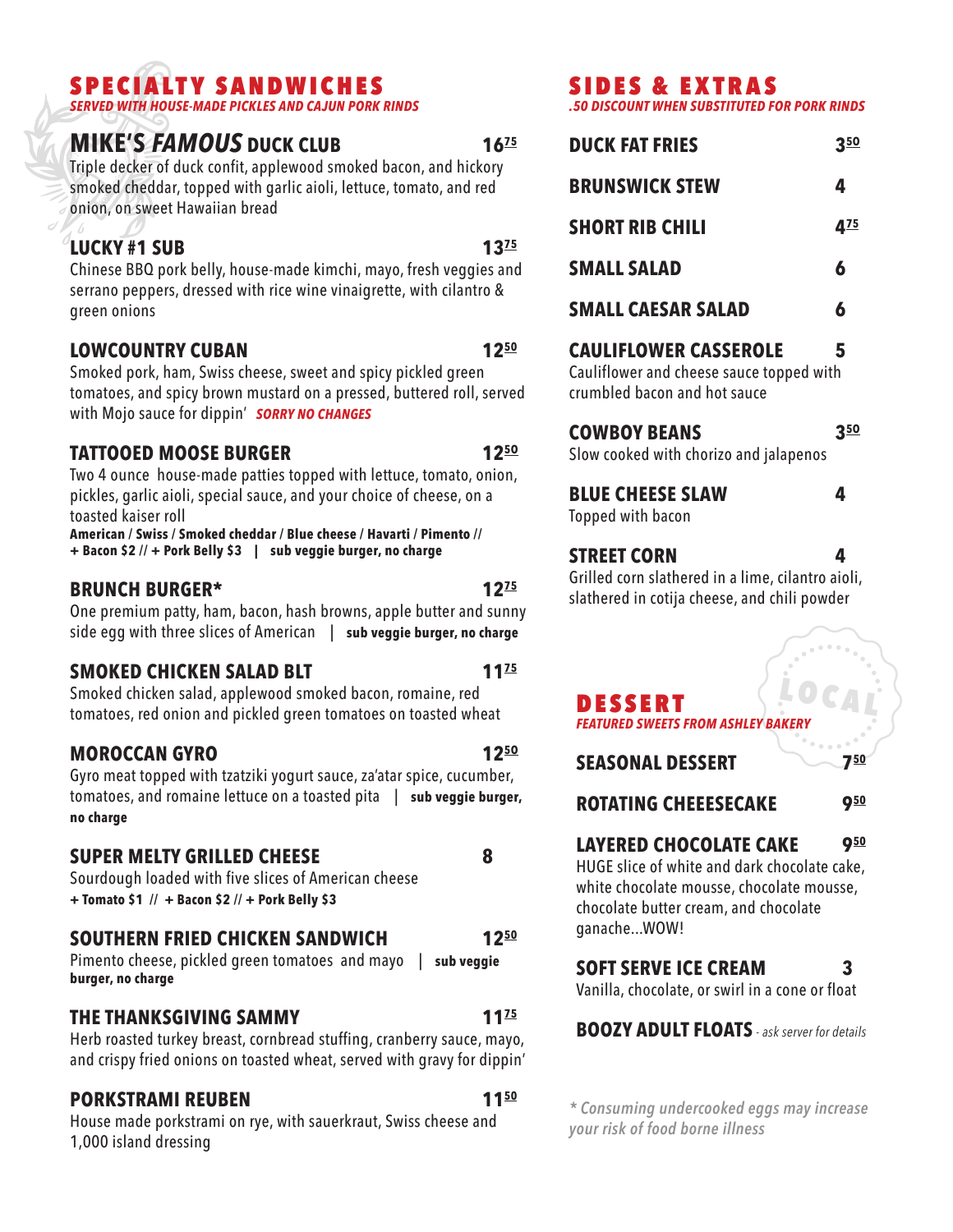## HAPPY HOUR *MONDAY - SATURDAY FROM 4-7PM*

## **\$2 BASICS**

**High Life / Mickey's / Bud Light / Coors Light / Mich Ultra / Miller Lite / Yuengling** 

**\$3 TALL BOYS (16OZ) Tecate / PBR / Budweiser / Narragansett / Modelo**

## **\$150 HIGH LIFE PONY (7OZ)**

**\$7 BUCKET O' PONIES**

## **\$7 MOOSEHEAD LAGER PITCHER**

### **\$6 WINE IN A CAN Rosé / Bubbly / Pinot Grigio / Chardonnay / Sauvignon Blanc / Pinot Noir / Cab Sauv.**

## **\$4 HOUSE LIQUOR**

**\$4 SHOTS Jameson / Espolon / Fernet / Fireball / Jager / Rumple**

#### WINE

| <b>Anew Rosé</b>         | 9 | <b>Francis Ford Coppola Sauvignon Blanc 9</b> |
|--------------------------|---|-----------------------------------------------|
| <b>Anew Bubbly</b>       | 9 | <b>Francis Ford Coppola Pinot Noir</b><br>9   |
| <b>Anew Pinot Grigio</b> | 9 | <b>Merf Cabernet Sauvignon</b><br>9           |
| <b>Merf Chardonnay</b>   |   |                                               |

### BASIC BEERS

| <b>Coors Banquet</b>  | $2^{50}$ | <b>Bud Light</b>        | $3^{50}$ | High Life Pony (70z)          |   |
|-----------------------|----------|-------------------------|----------|-------------------------------|---|
| <b>Michelob Ultra</b> | $3^{50}$ | <b>Miller Lite</b>      | $3^{50}$ | St. Pauli Girl (nonalcoholic) | 4 |
| Yuengling             | $3^{50}$ | <b>High Life</b>        |          | Heineken                      | 4 |
| <b>Coors Light</b>    | $3^{50}$ | <b>Mickey's Grenade</b> |          |                               |   |

### \$4 TALL BOYS **(16oz)**

#### BETWEEN FRIENDS

**Tecate / PBR / Narragansett / Budweiser / Modelo** 

**Bucket o' Ponies (6) 8 / Moosehead Lager Pitcher 9**

the contract and contract the contract of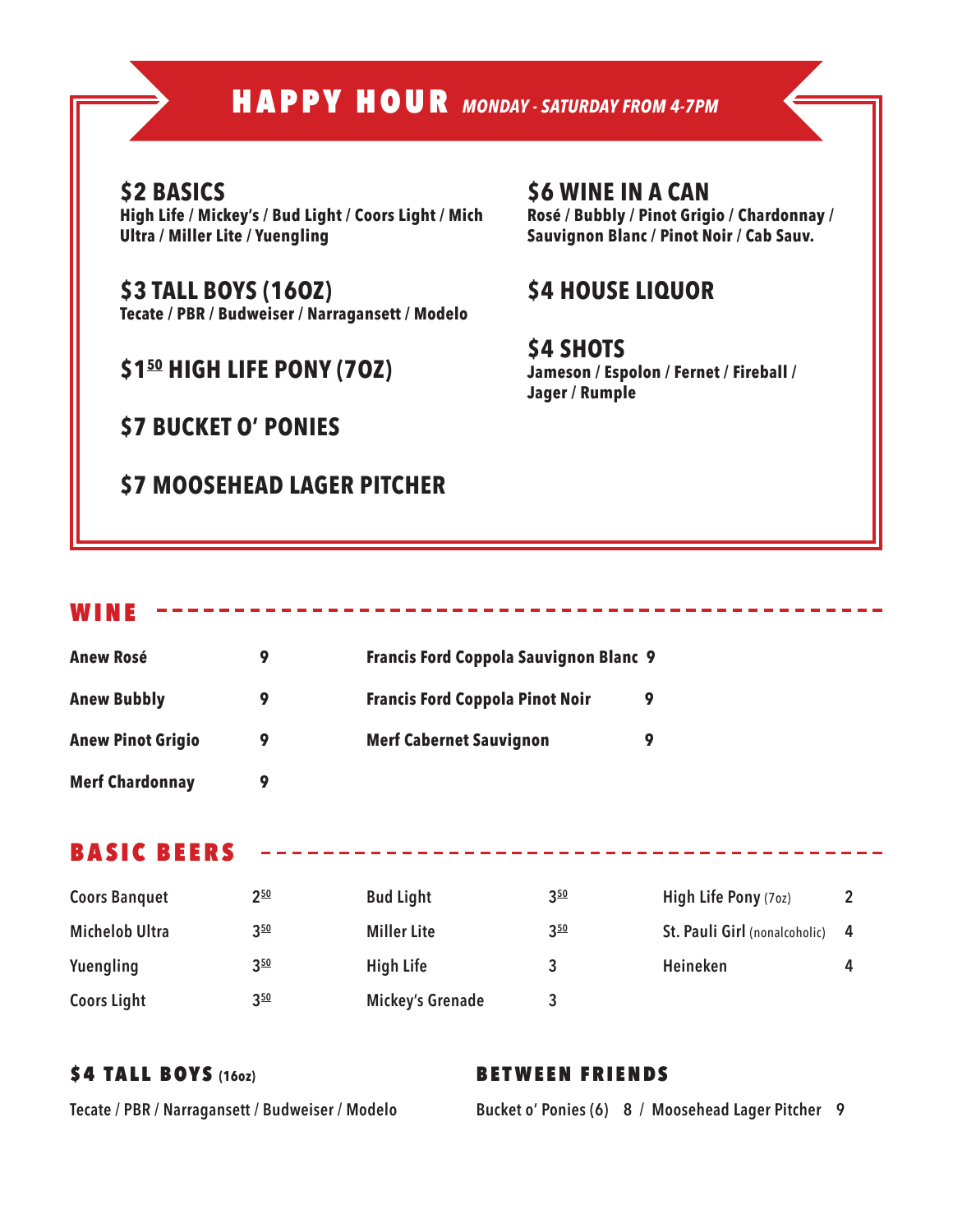## ---------------- CRAFT BEER LIST ------------------

### HOP HOP HOORAY!

| <b>Commonhouse Park Circle Pale Ale</b> | 5.5% | 6              |
|-----------------------------------------|------|----------------|
| <b>Westbrook One Claw Pale Ale</b>      | 5.5% | 7              |
| <b>Rusty Bull Dance Naked IPA</b>       | 6%   | 7              |
| <b>Frothy Beard Sip Sip Pass IPA</b>    | 6.2% | 7              |
| New Realm Hazy Like A Fox               | 6.5% | $\overline{7}$ |
| <b>Holy City Overly Friendly IPA</b>    | 6.9% | 6              |
| <b>Edmund's Bound By Time IPA</b>       | 7%   | 8              |
| <b>Revelry Lefty Loosey IPA</b>         | 7%   | 7              |
| <b>Bells Two Hearted</b>                | 7%   | 7              |
| <b>Coast Hop Art IPA</b>                | 7.7% | 7              |
| <b>Fatty's Lazy Hazy IPA</b>            | 7.8% | 7              |

### SOURS

| <b>Westbrook (original) Gose</b>   | 4%   |   |
|------------------------------------|------|---|
| <b>New Sarum Double Berry Sour</b> | 4%   | 7 |
| <b>Prairie Rainbow Sherbet</b>     | 5.2% | 8 |
| <b>Estuary Captain Tang</b>        | 5.2% | 8 |
| D9 Whiskers on Kittens Blonde Sour | 5.5% | 8 |
| <b>Fattys Sour IPA</b>             | 6%   | 8 |

### CIDERS

| <b>Ace Pineapple</b>                 | 5%   | 6 |
|--------------------------------------|------|---|
| <b>Ship's Wheel Original Apple</b>   | 5.5% | 7 |
| <b>Original Sin Blackberry</b>       | 6%   | 6 |
| Lake's Triple Jam Berry              | 6.5% | 6 |
| <b>Ship's Wheel Dry Hopped Cider</b> | 6.9% | 7 |
| Noble Chai Cider                     | 6.9% | 7 |
| <b>Wolffer Rose Cider</b>            | 6.9% | 9 |

### SIPPIN' ON SOME SELTZERS

| Hi Noon Vodka and Mango                    | 4.5% |   |
|--------------------------------------------|------|---|
| Fruit Smash (berry/tropical/pink lemonade) | 4.7% | 7 |
| <b>Mamitas Tequila and Pineapple</b>       | 5%   |   |
| <b>Long Drink Gin and Grapefruit</b>       | 5.5% | 7 |

### ON A LIGHTER NOTE

| <b>Stiegl Grapefruit Radler</b>       | 2.5% | 8 |
|---------------------------------------|------|---|
| <b>Cooper River Golden Ale</b>        | 4.6% | 6 |
| Coast Kolsch                          | 4.8% | 6 |
| <b>Freehouse Folly's Pride Blonde</b> | 4.8% | 7 |
| <b>Holy City Pilsner</b>              | 5%   | 6 |
| <b>Westbrook White Thai</b>           | 5%   | 6 |
| <b>Munkle Pilsner</b>                 | 5.1% | 7 |
| Lo-Fi Blueberry Wheat                 | 5.2% | 6 |
| <b>Allagash White</b>                 | 5.2% | 8 |
| <b>Holy City Washout Wheat</b>        | 5.3% | 6 |
| <b>Edmund's Something Cold Blonde</b> | 5.6% | 7 |

### BROWNS/AMBER/STOUTS

| <b>Commonhouse Red Fox</b>                      | 5%   |   |
|-------------------------------------------------|------|---|
| <b>Avery Ellie's Brown</b>                      | 5.5% | 7 |
| <b>Holy City Pluff Mud Porter</b>               | 5.5% | 6 |
| <b>Bells Amber</b>                              | 5.8% | 7 |
| <b>Munkle Silver Shoes Stout</b>                | 6.1% | 7 |
| <b>Hi-Wire Bed of Nails Brown</b>               | 6.1% | 8 |
| <b>Frothy Beard Tides of Galway Red</b>         | 6.2% | 6 |
| <b>Great Divide Yeti Imperial Stout</b>         | 9.5% | 8 |
| <b>Snafu Shadow of Death Imperial Stout 10%</b> |      | 8 |

### BELGIAN-ISH

| <b>Blackberry Farms Saison</b>              | 6.3% |    |
|---------------------------------------------|------|----|
| <b>Munkle Tripel</b>                        | 8.2% | 7  |
| Delirium Tremens Belgian Ale                | 8.5% | 11 |
| Delirium Nocturnum Belgian Dark             | 8.5% | 11 |
| <b>Birds Fly South Farmhouse (rotating)</b> |      |    |